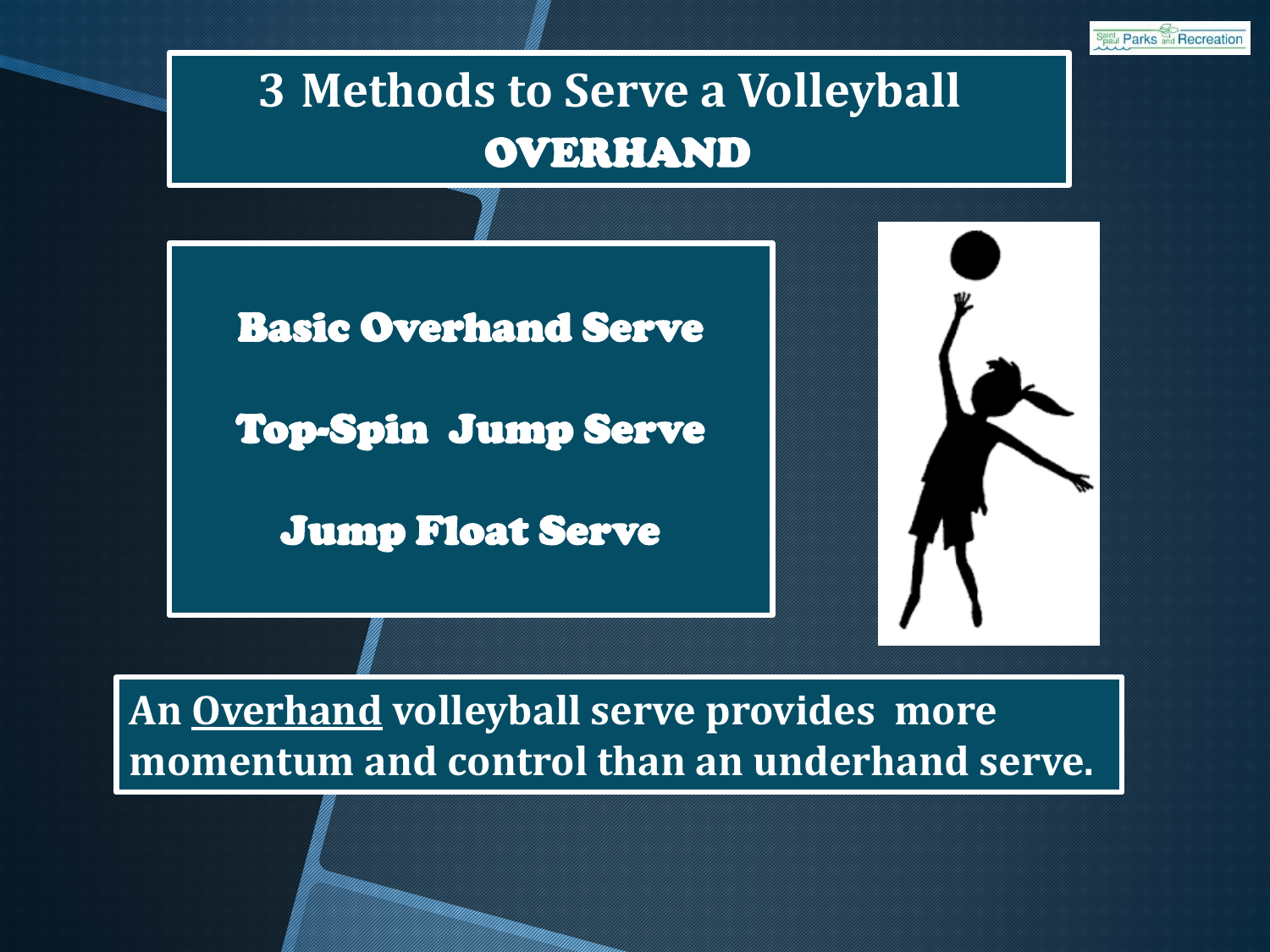# **Method 1:**

Basic Overhand Serve

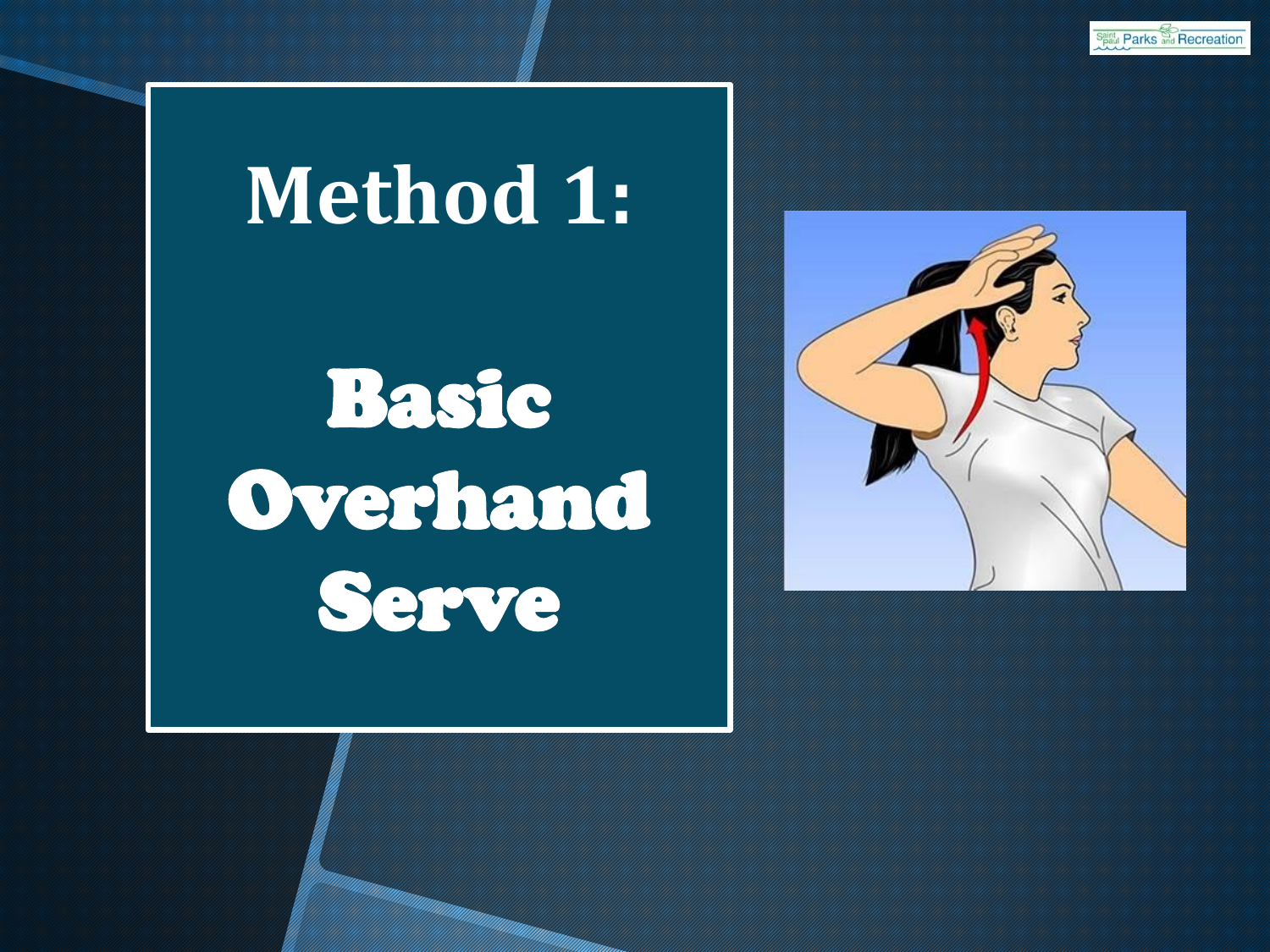

### **Method 1:** Basic Overhand Serve



 **Step 1: Line up both your feet about shoulder length apart. Place your non- dominant foot ahead of your dominant foot. Your shoulders and hips should be aligned with the net.**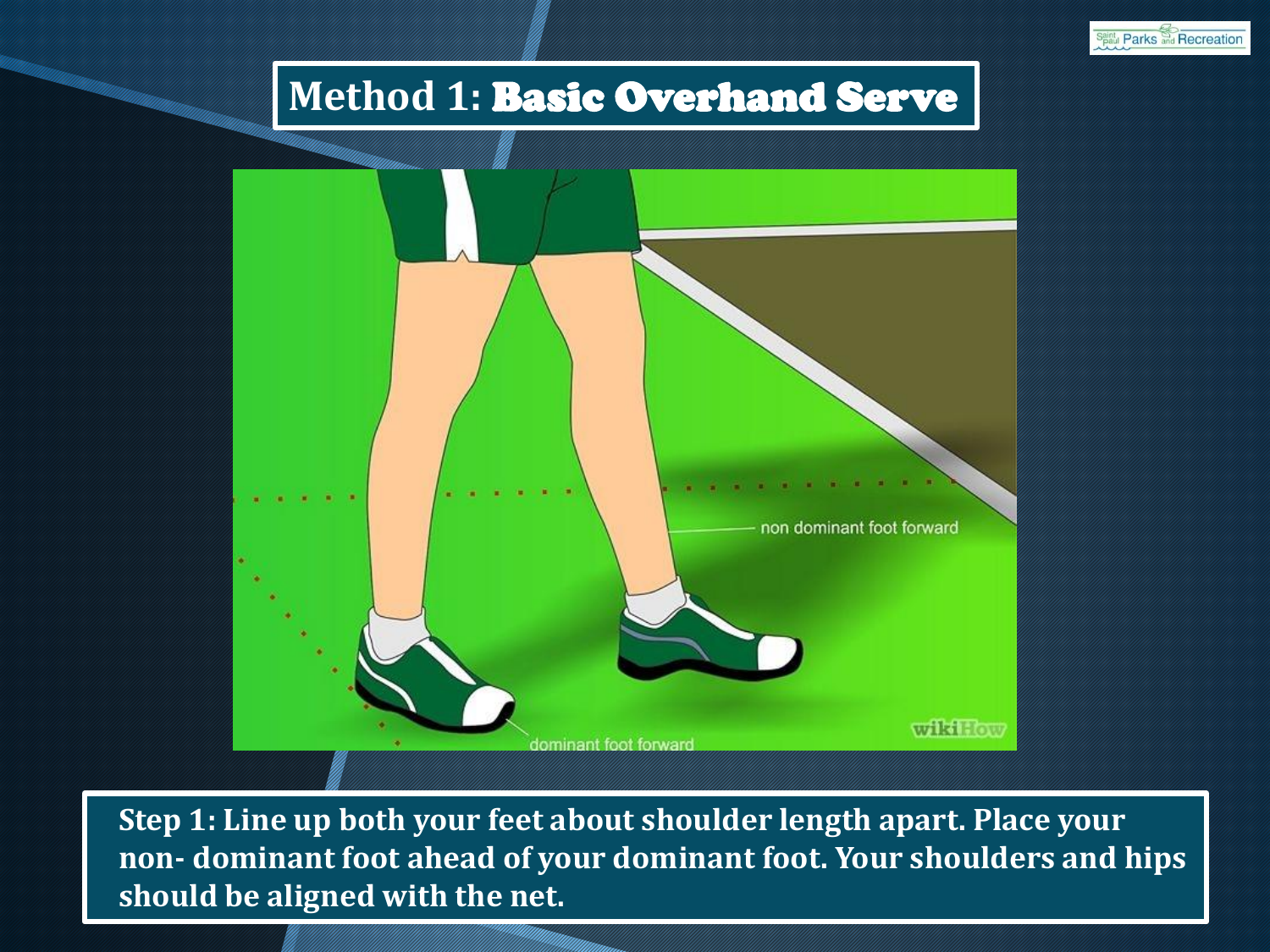

### **Method 1:** Basic Overhand Serve



**Step 2: Place your non-dominant hand directly in front of you, almost completely straight (but with a flexible elbow) and palm up with the ball in it.**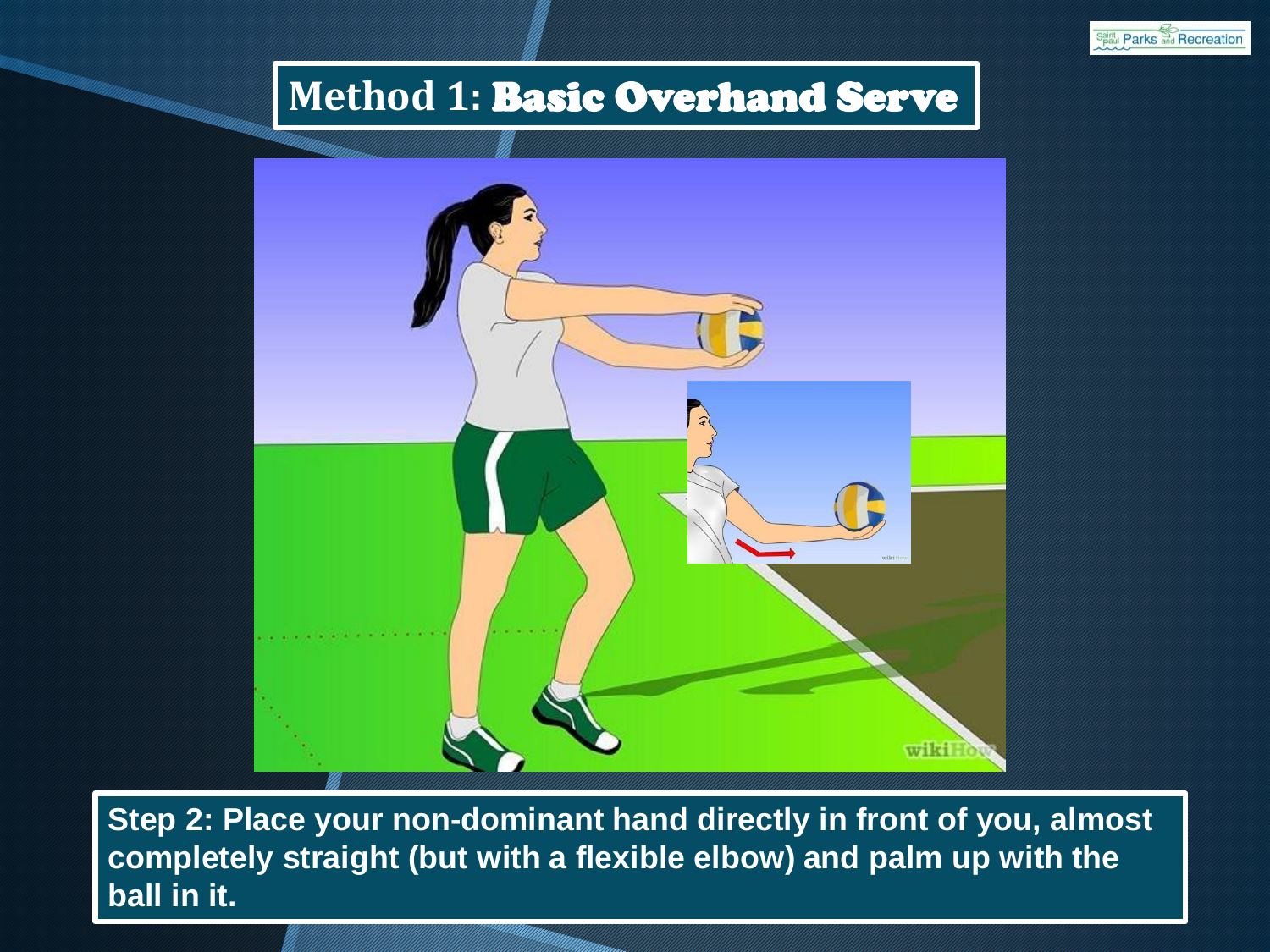



**Step 3: Swing your serving arm back next to your head. Make sure that your elbow is pointing upwards and your hand is at or slightly above your ear.**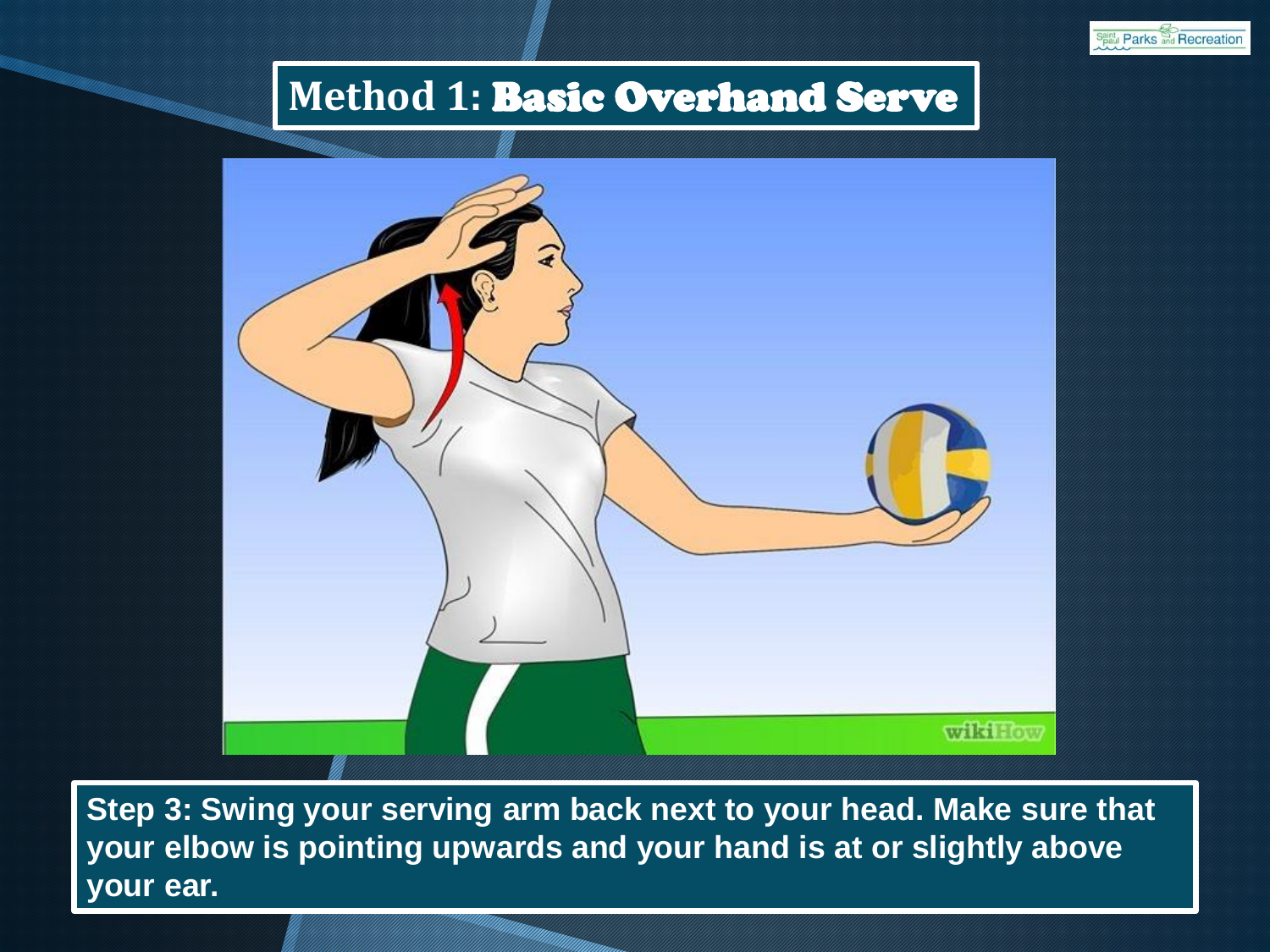



**Step 4: Toss the ball up with your palm of your left hand (not fingers) about 12 to 18 inches (30 to 45 cm) in the air. Remember that you want your dominant hand to make contact with the ball just after it changes direction and begins to drop back down. Swing your dominant arm back at the same time, keeping your wrist rigid.**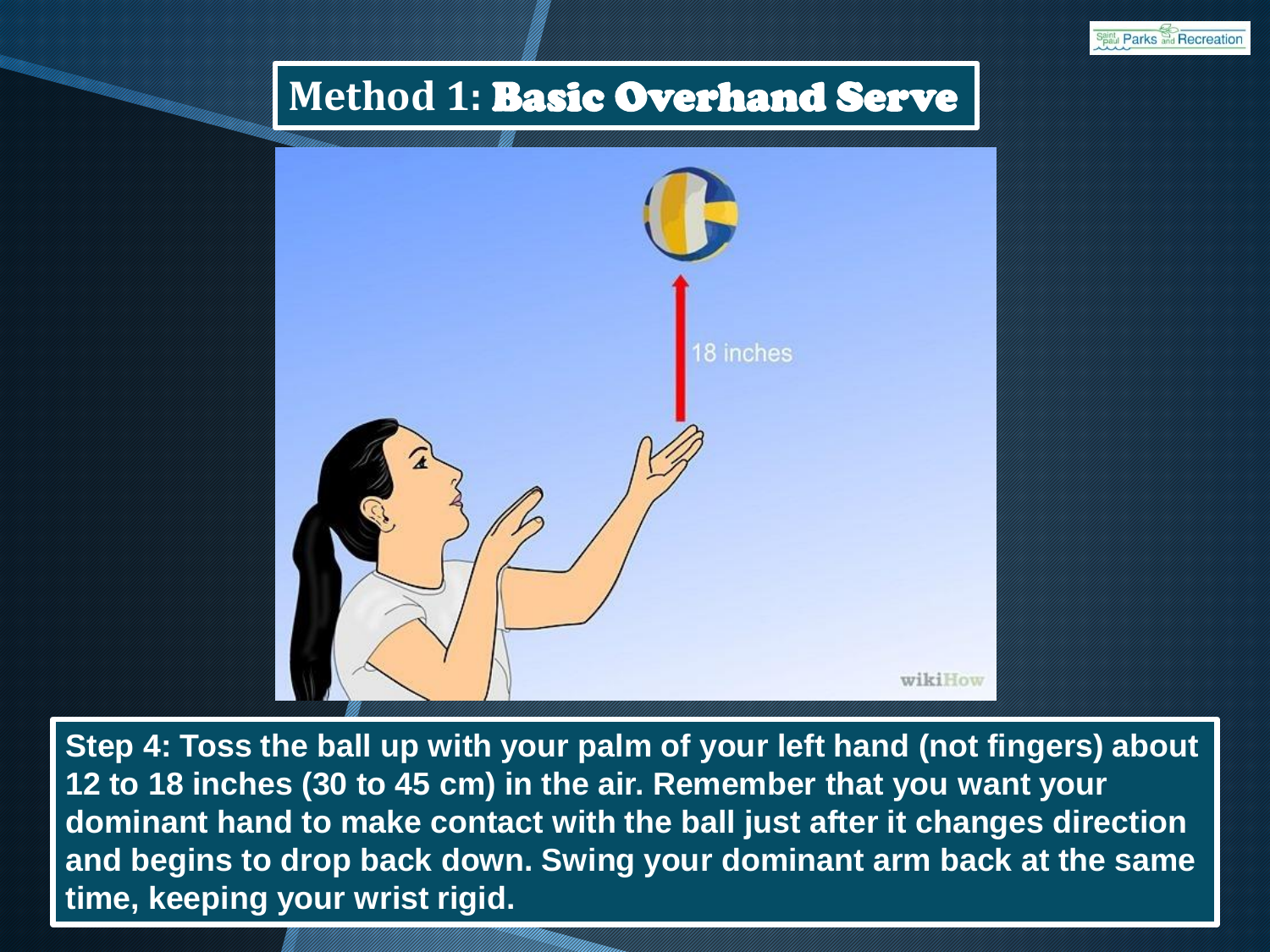



#### **Step 5:**

**(a) Hit the ball with the heel of your dominant hand. Bring your dominant hand forward and smack the ball with the heel of your hand, or the bottom of your palm. Try not to hit it with your fingers or the flat of your palm, as this will cause the serve to have less power. (If you're worried about your fingers getting in the way, try to curl them down toward your palm.) (b) Add momentum to your hit by stepping forward with your dominant foot as you serve. Drag your right foot forward, and hit the bottom of the ball with the palm of your right hand. As you are hitting the ball, send all your weight from your arm to the ball; this should add a lot of speed and force**

**(c) Make sure that your serving hand is slanted slightly upward. This will help loft the ball over the net. If you aim down with your hand, the ball will hit the ground before it goes over the net.**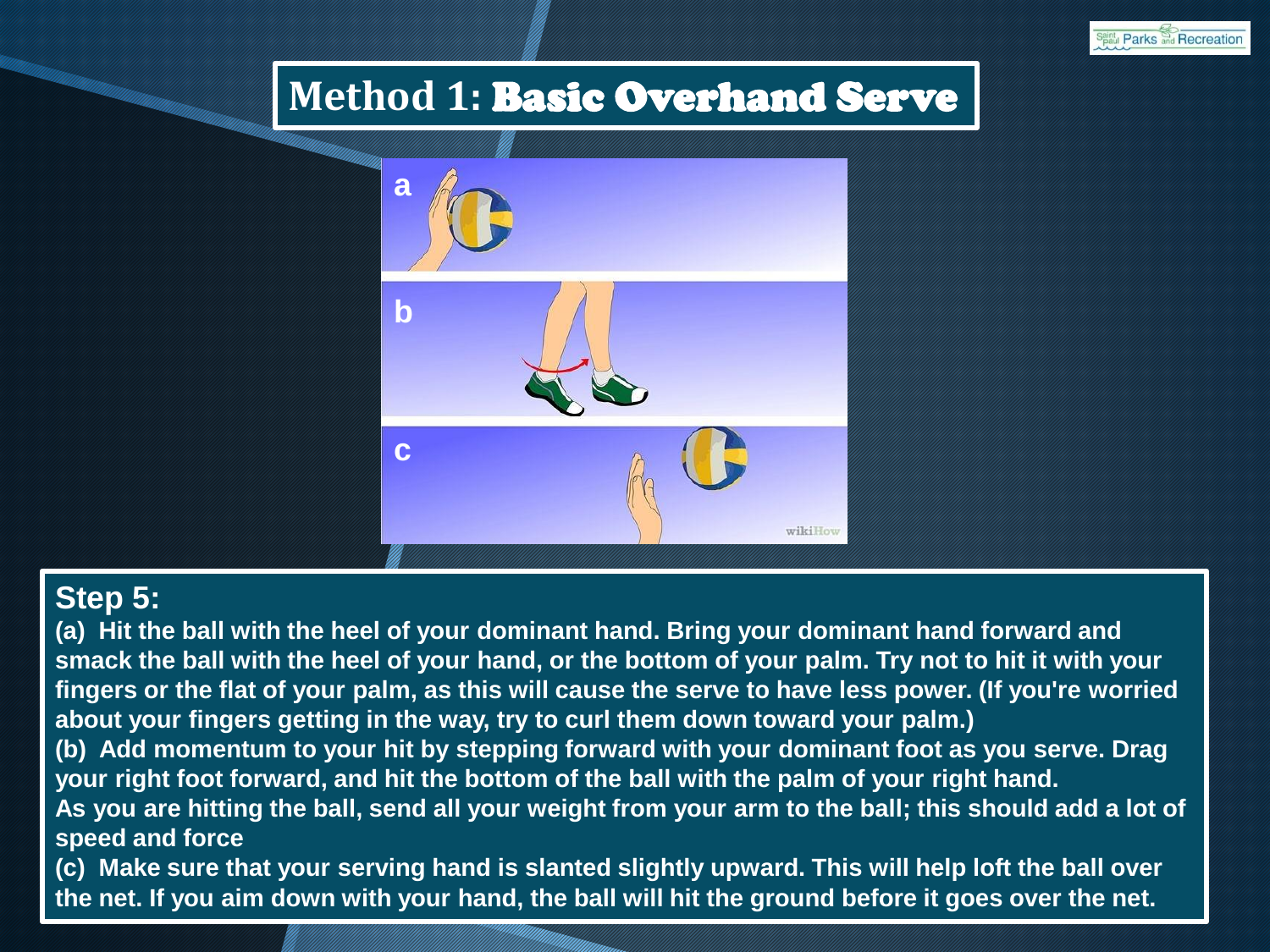



**Step 6: After striking the ball, use your momentum and run to your defensive position.**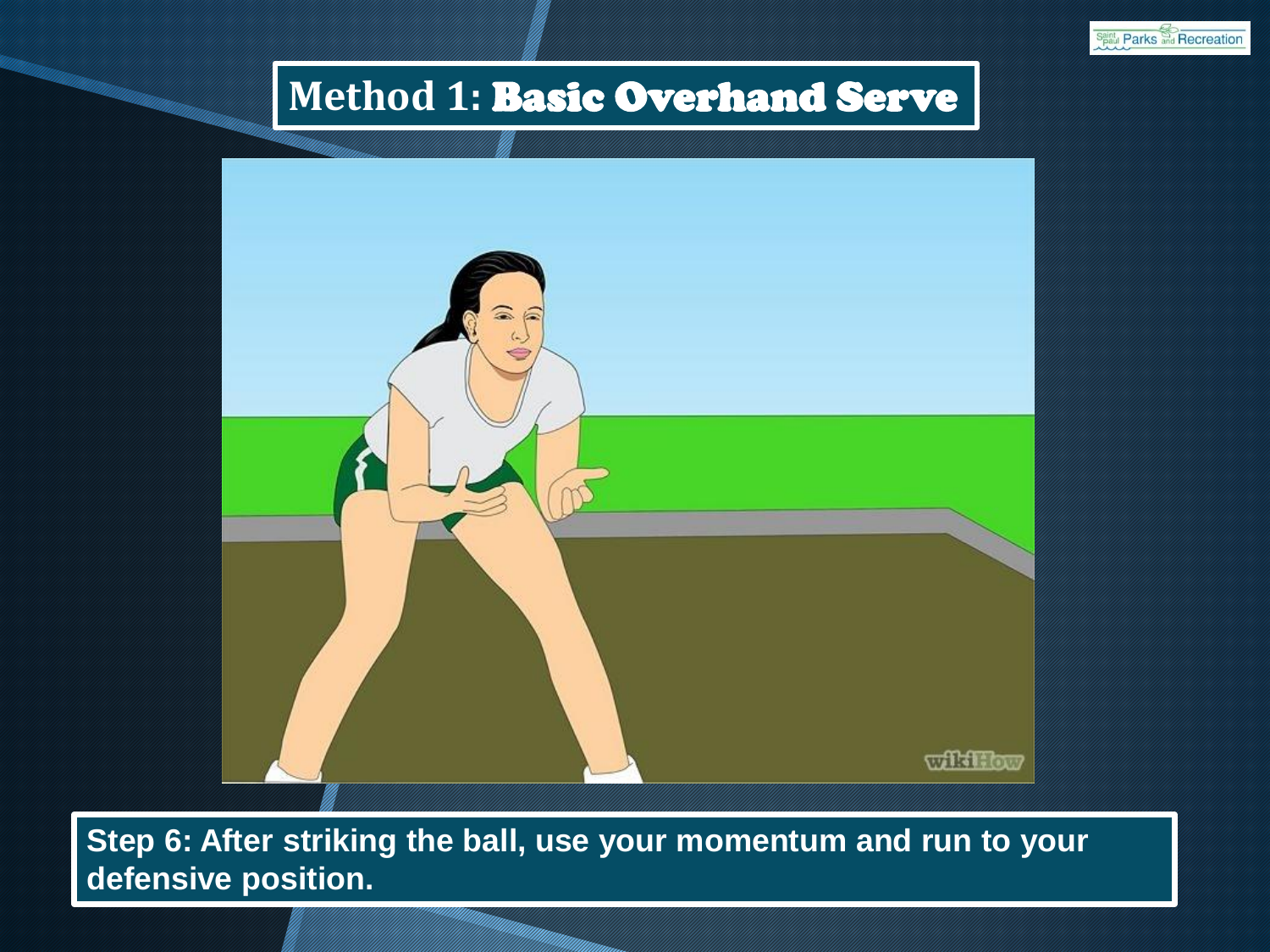## **Method 2:**

# Top-Spin Jump Serve

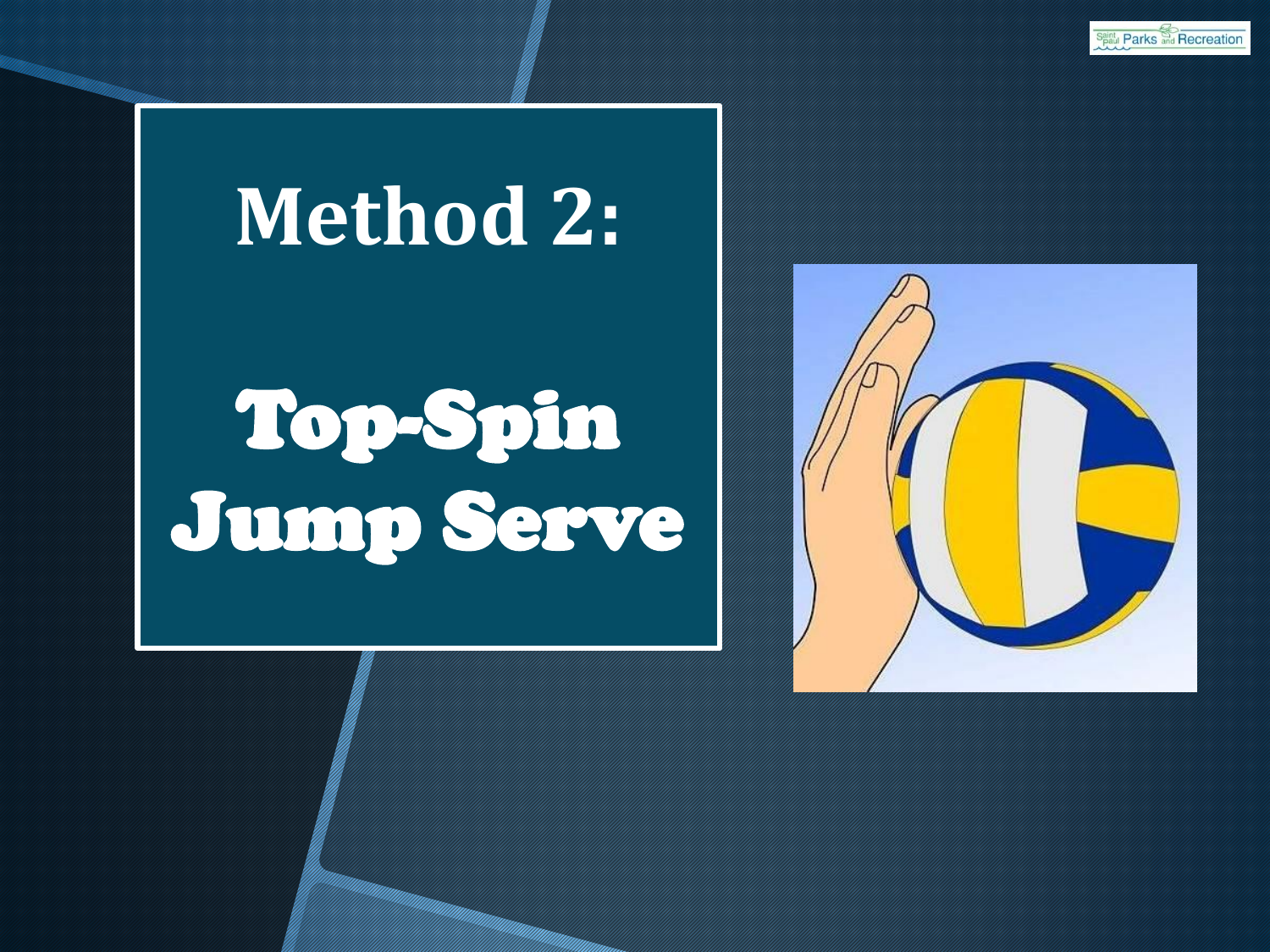### **Method 2:** Top-Spin Jump Serve

Saint Parks and Recreation

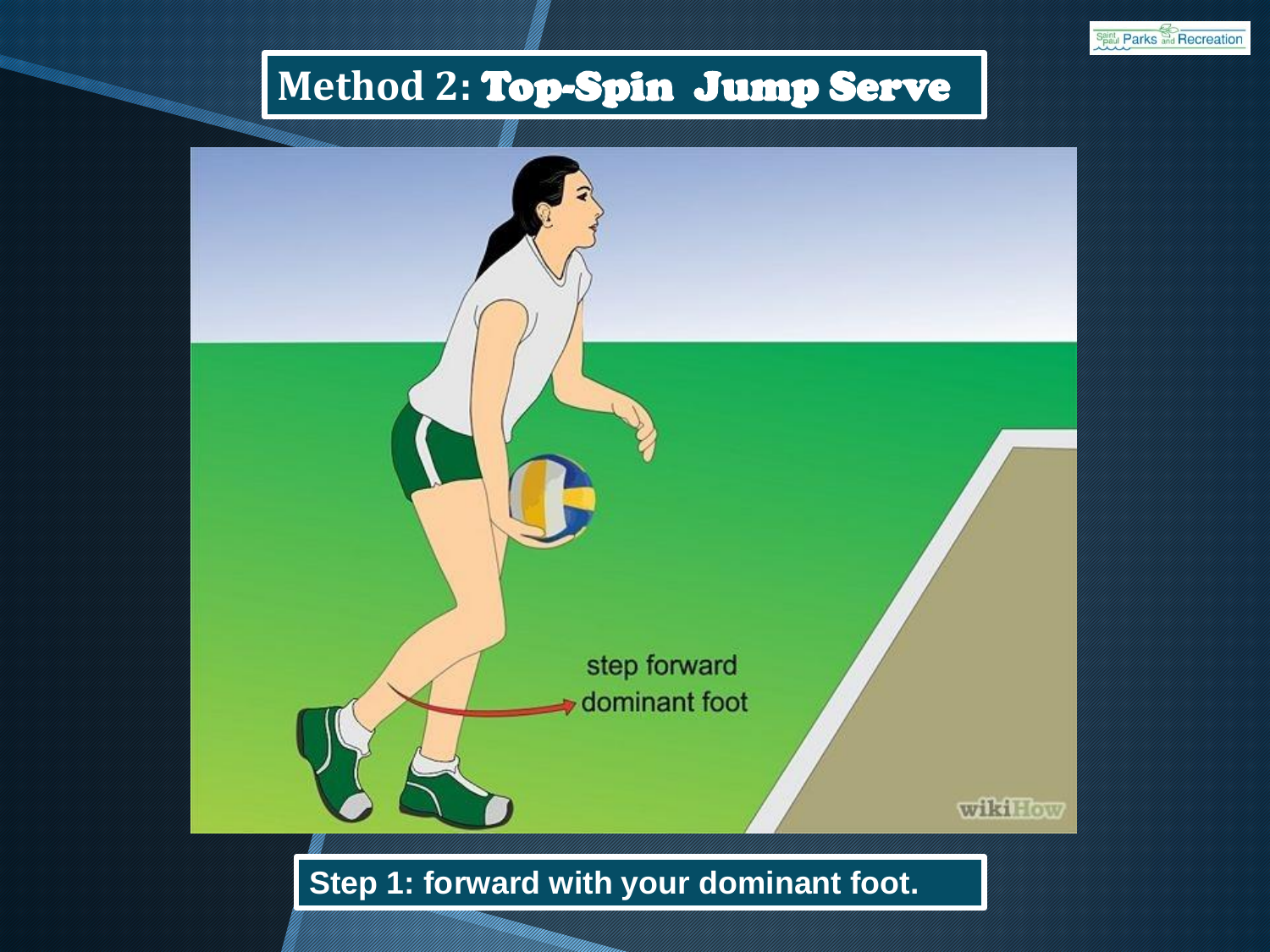



**Step 2: As you step forward, throw the ball high into the air and slightly forward with your dominant hand. Again, start with your arm directly in front of you, palm up, with the ball in your palm.**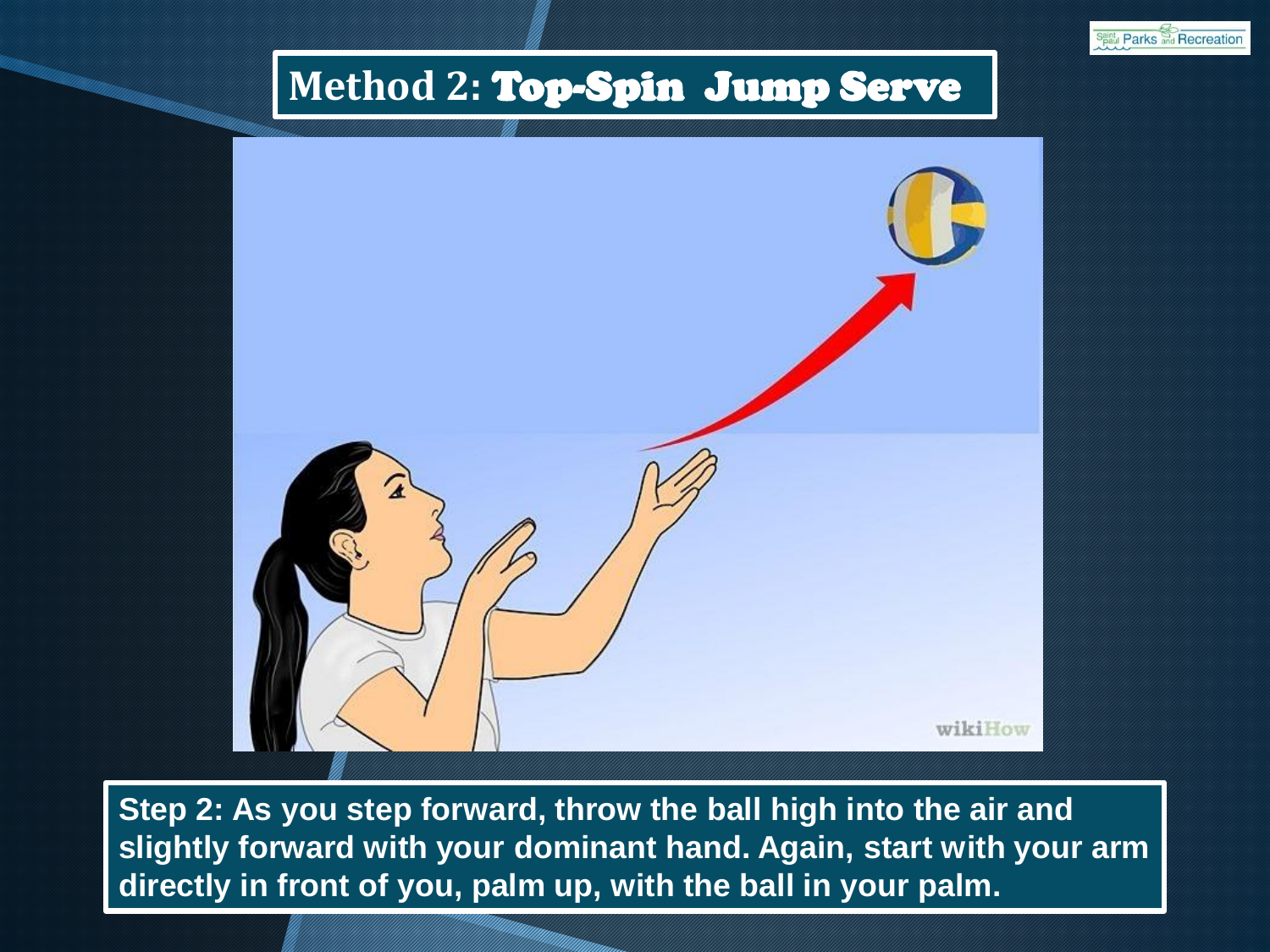### **Method 2:** Top-Spin Jump Serve

Saint Parks and Recreation



**Step 3: Take three or four quick steps forward. You'll need to be fast to get to where the ball is going to fall. How many steps you choose to do is up to you - practice a few times to see what feels most comfortable.**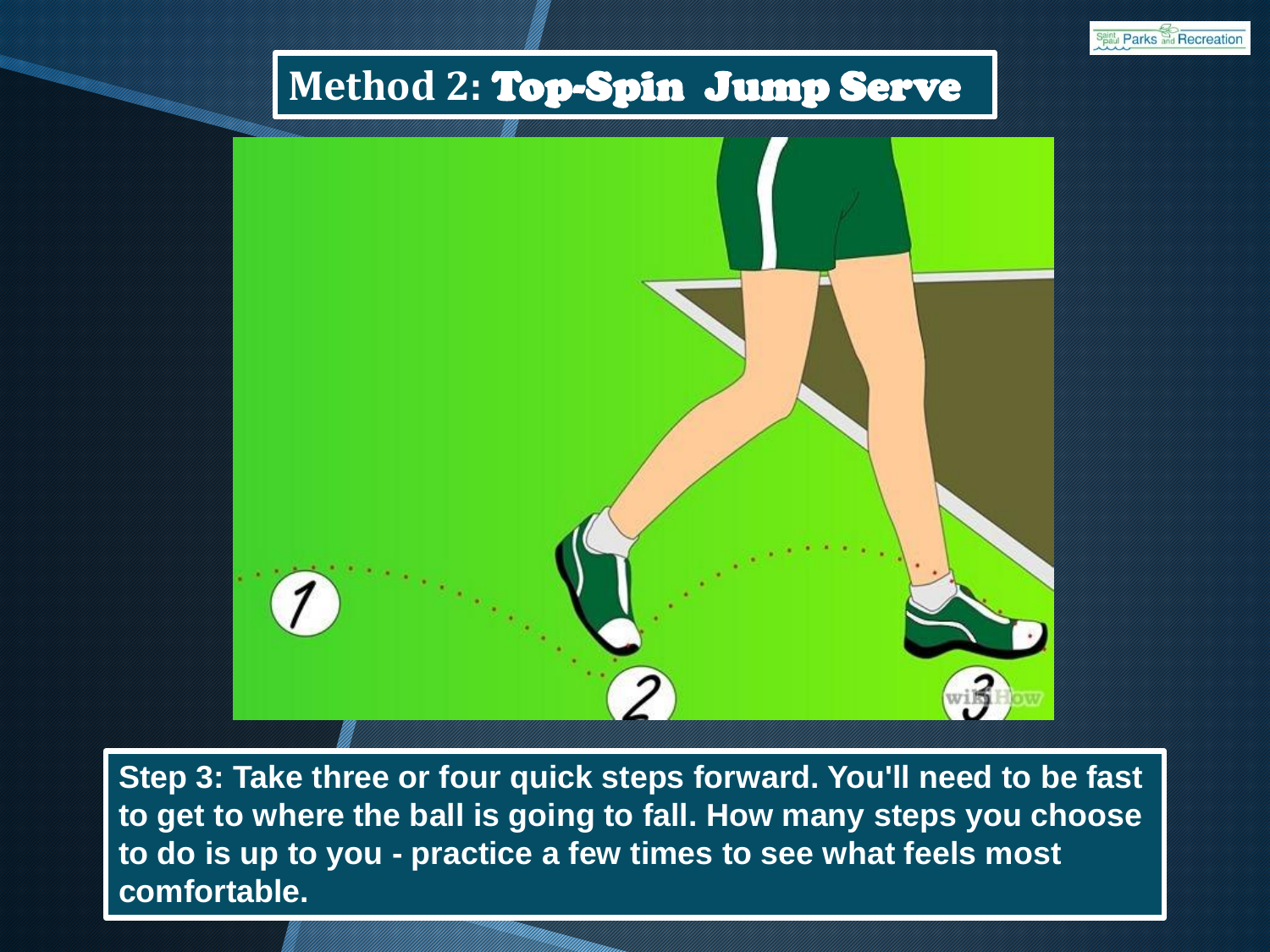



**Step 4: On your last step forward, launch yourself into a jump. Use the momentum from the steps above to get higher in the air.**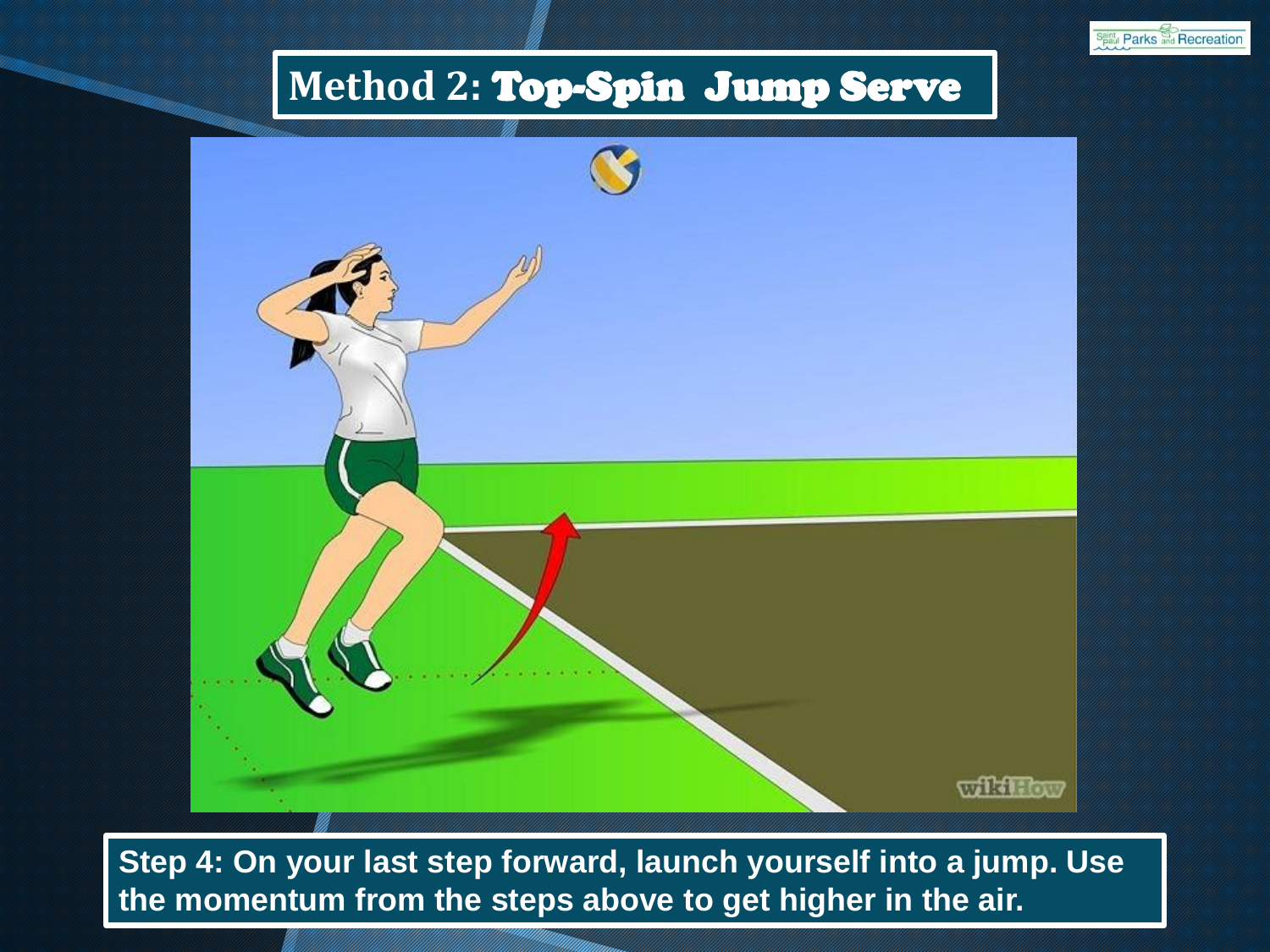



**Step 5: As you jump, wind back your dominant arm. As with the basic overhand, your elbow should be pointing upward, with your wrist rigid and at or slightly above your ear.**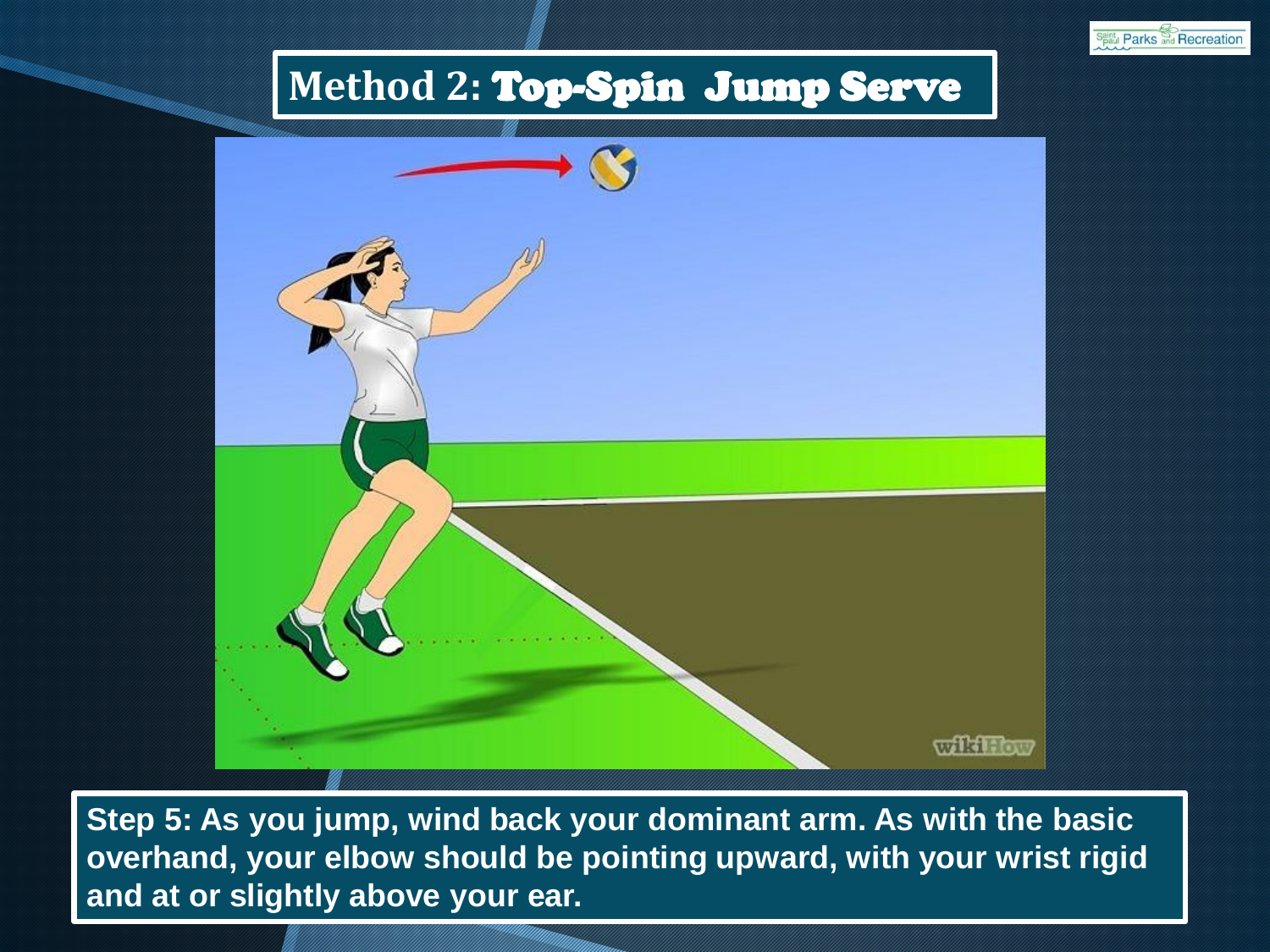### **Method 2:** Top-Spin Jump Serve

Saint Parks and Recreation



Step 6: Hit the ball. At the highest point of your jump, strike the ball **with the heel of your hand, or the bottom of your palm, for maximum force.**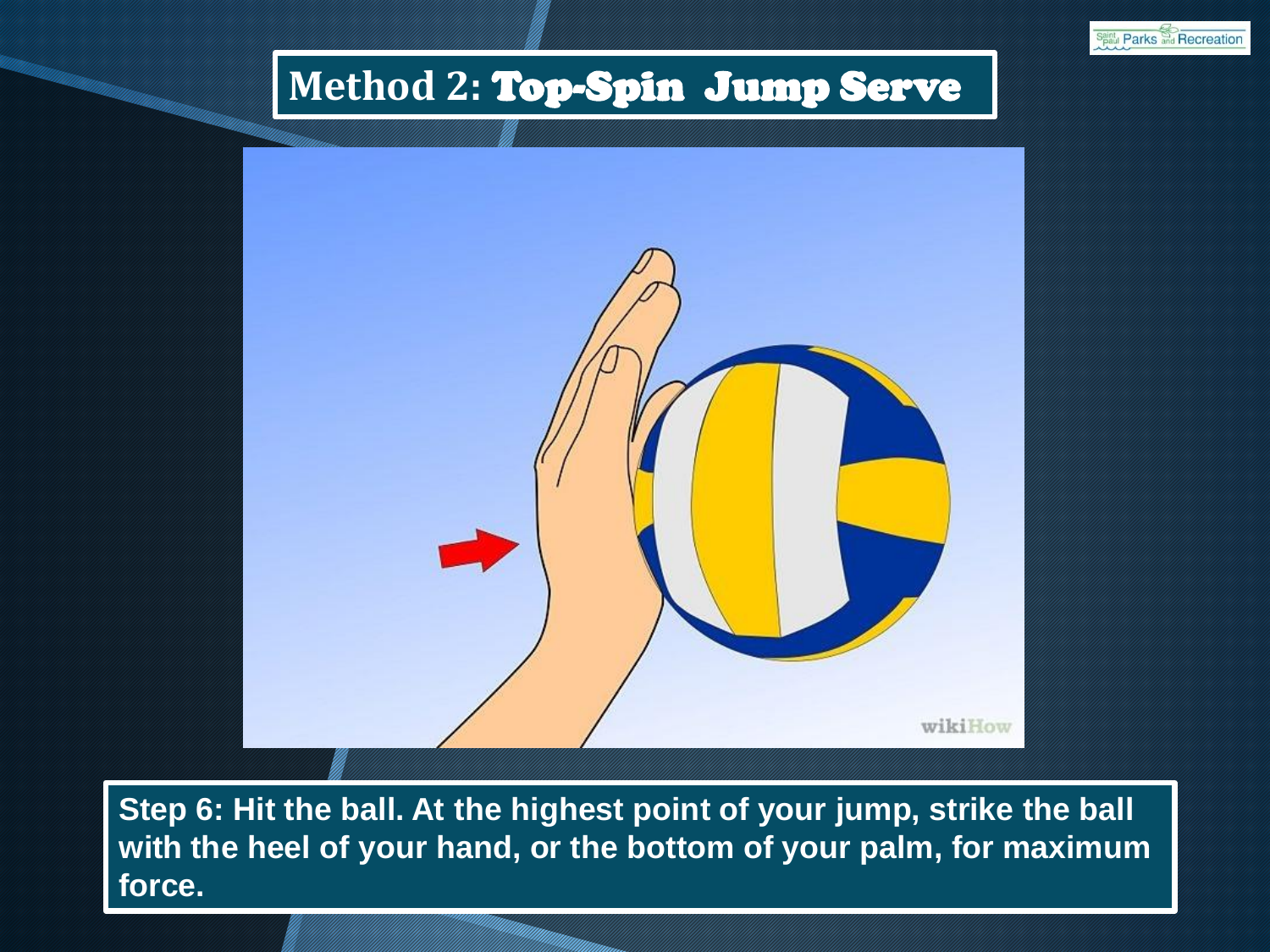# **Method 3:**

# Jump Float Serve

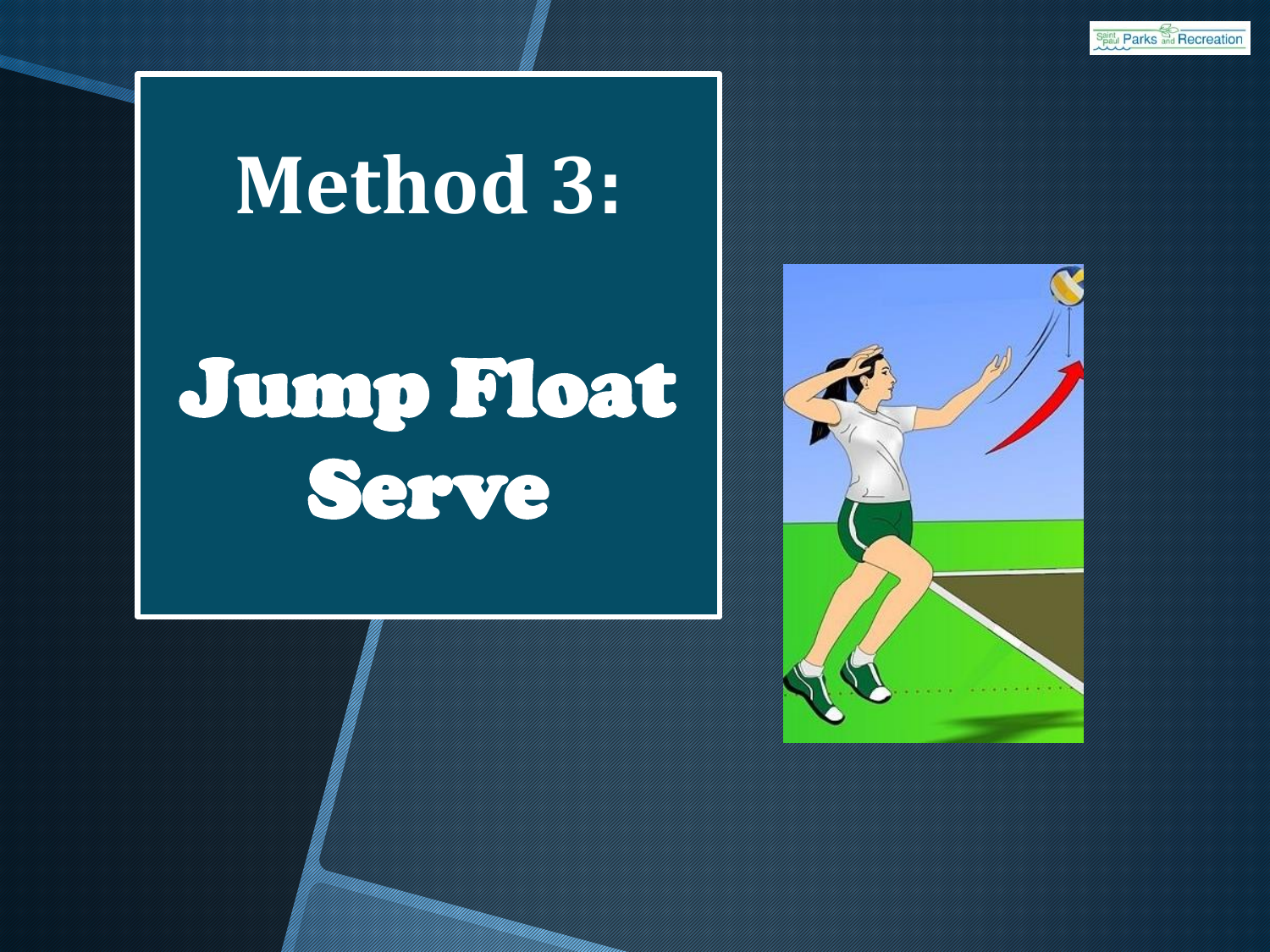



**Step 1: Start with the ball in both hands, straight in front of you. Hold the ball between both palms. Keep your elbows straight, but somewhat loose.**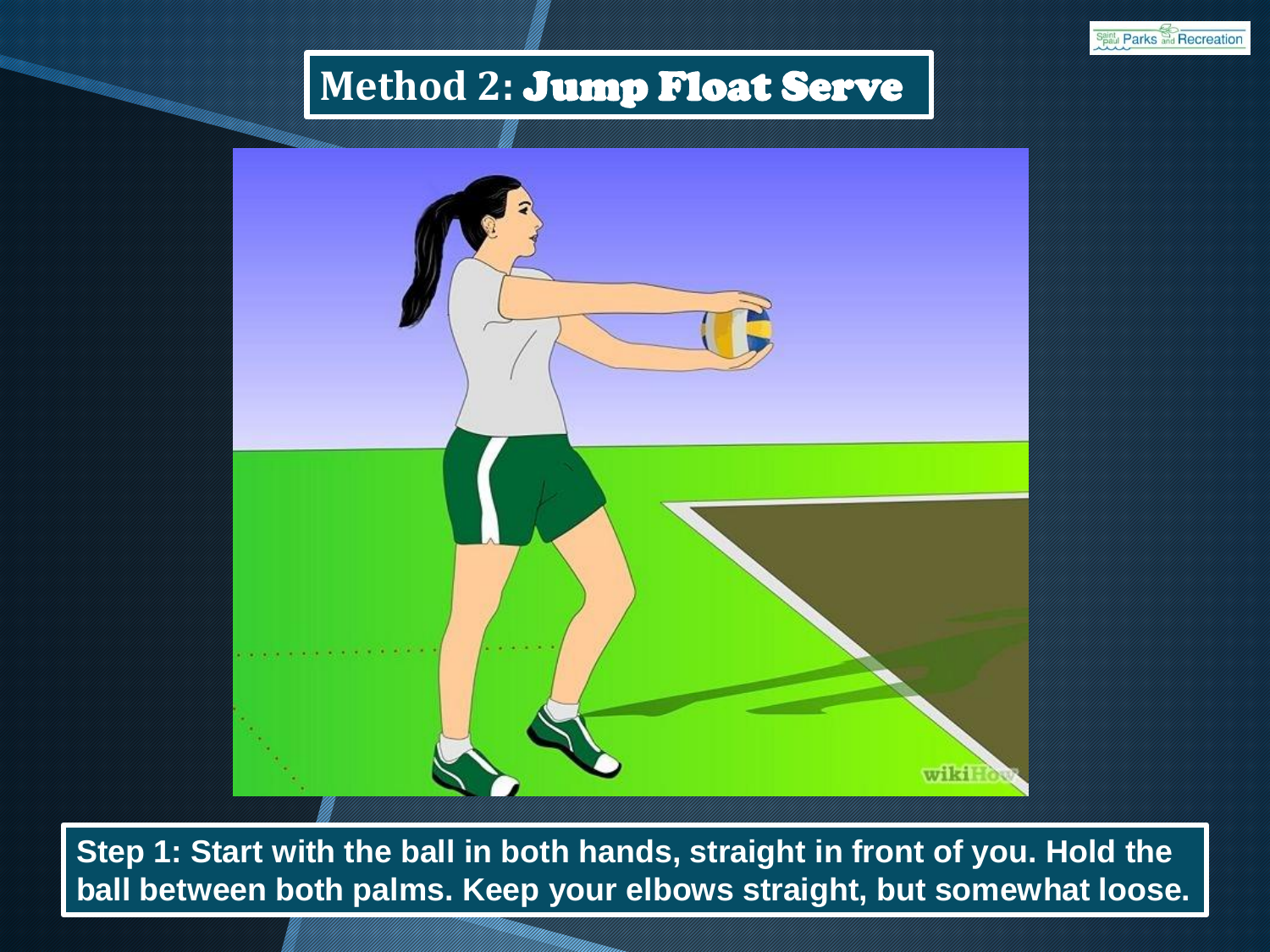



#### **Step forward with your dominant foot.**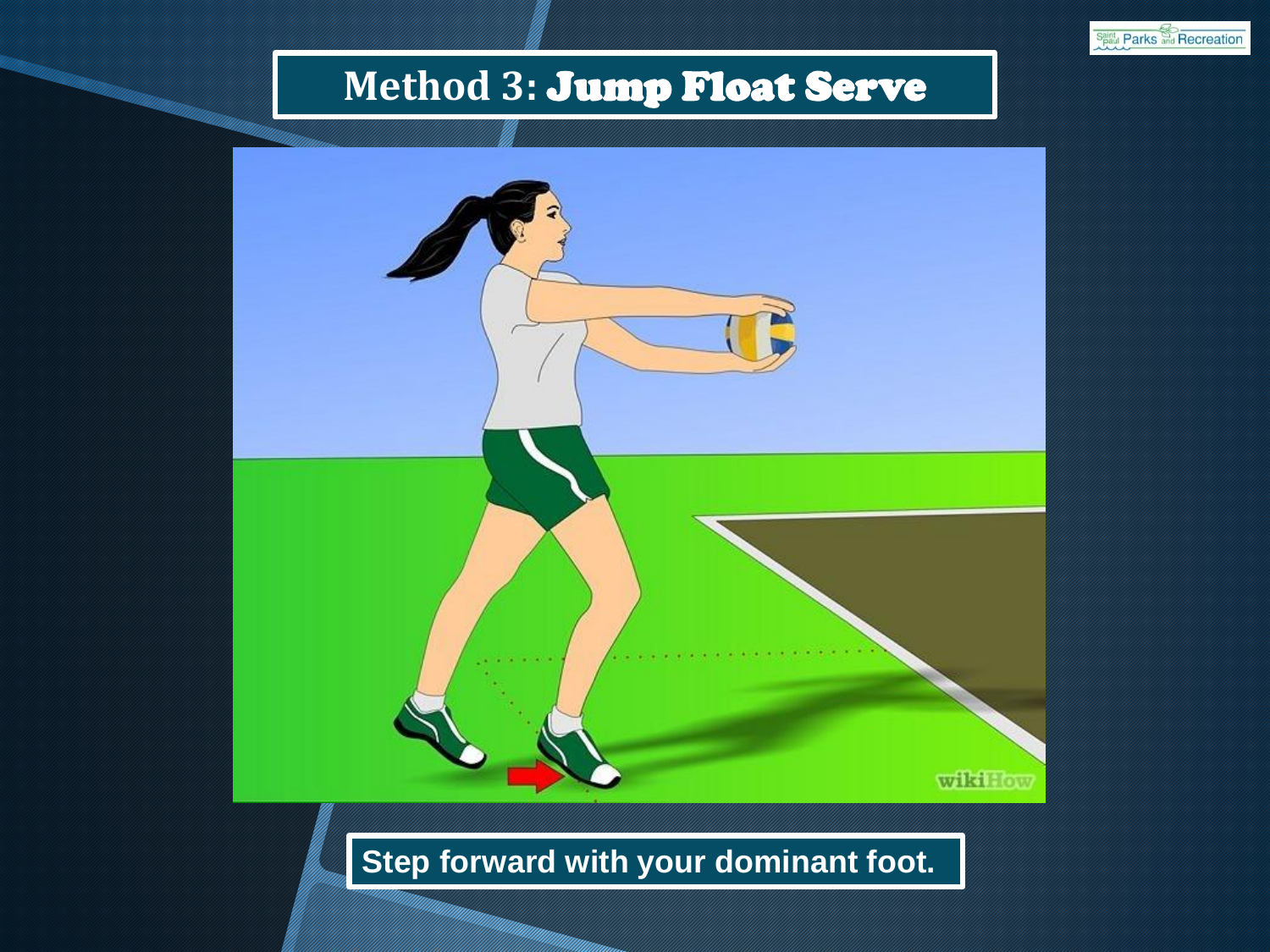Saint Parks and Recreation



**Step 3: Take a three-step approach. After the first step, you'll take three quick steps in your approach. Start with your non-dominant foot.**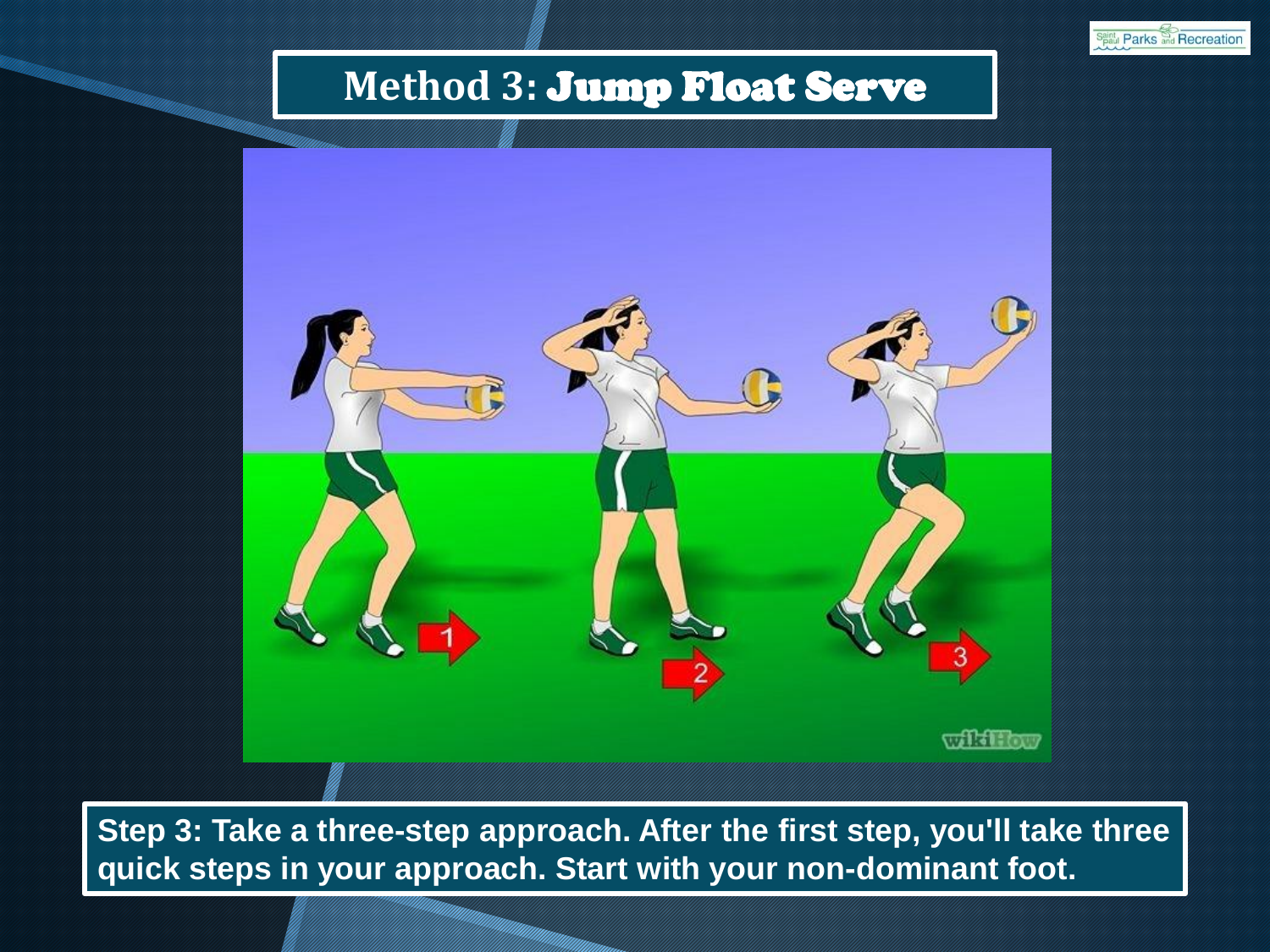Saint Parks and Recreation



**Step 4: On the last step of your approach, throw the ball upward and slightly forward. For a float, you only want to throw it 12 to 18 inches (30 to 45 cm).**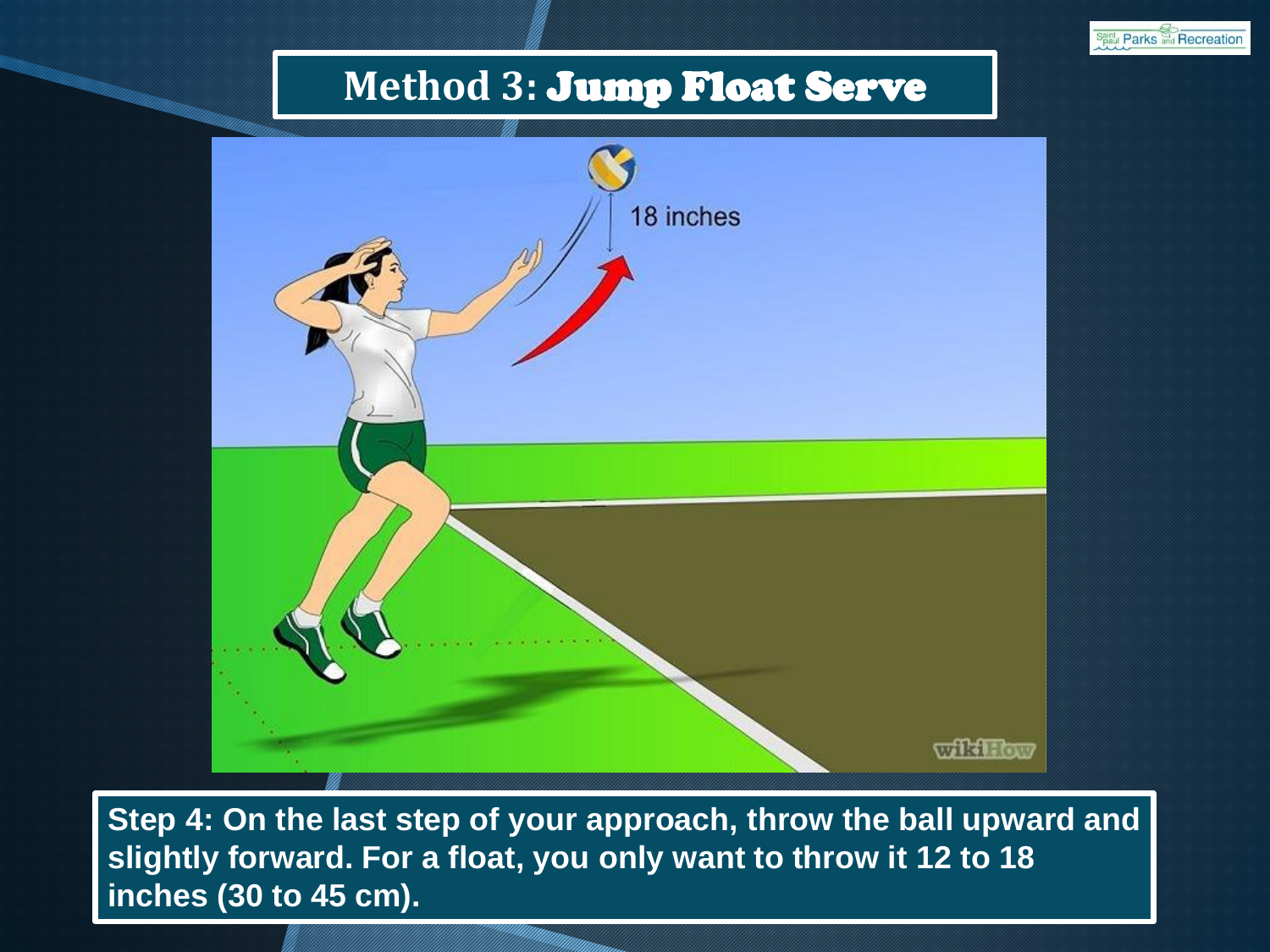



**Step 5: Push off and jump. Directly after you loft the ball, jump upward with your next step and the momentum from your approach**.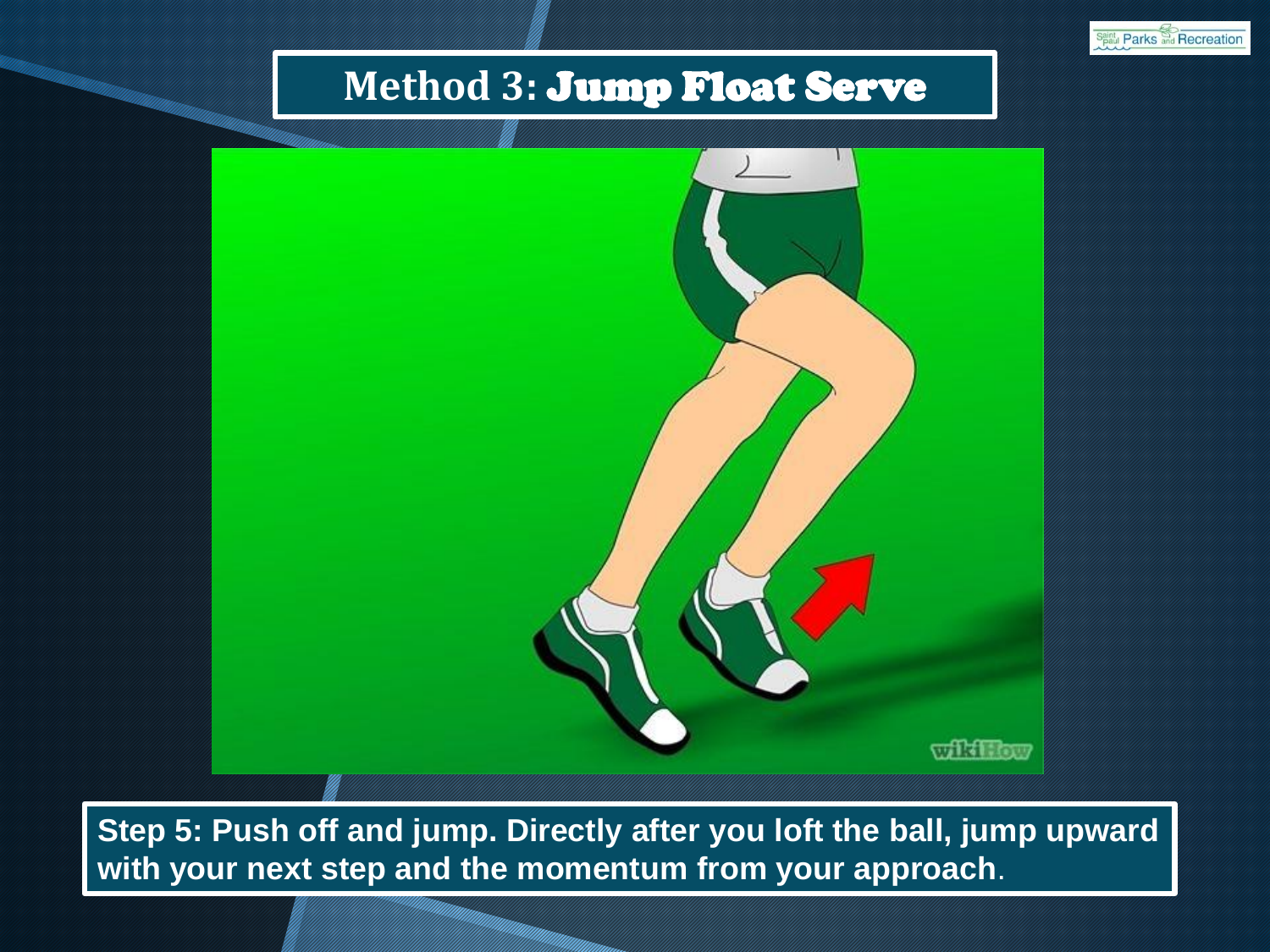



**Step 6: Hit the ball with the heel of your dominant hand. As with the basic overhand serve, your elbow should be pointing upward, and your wrist should be rigid and at or slightly above your ear.**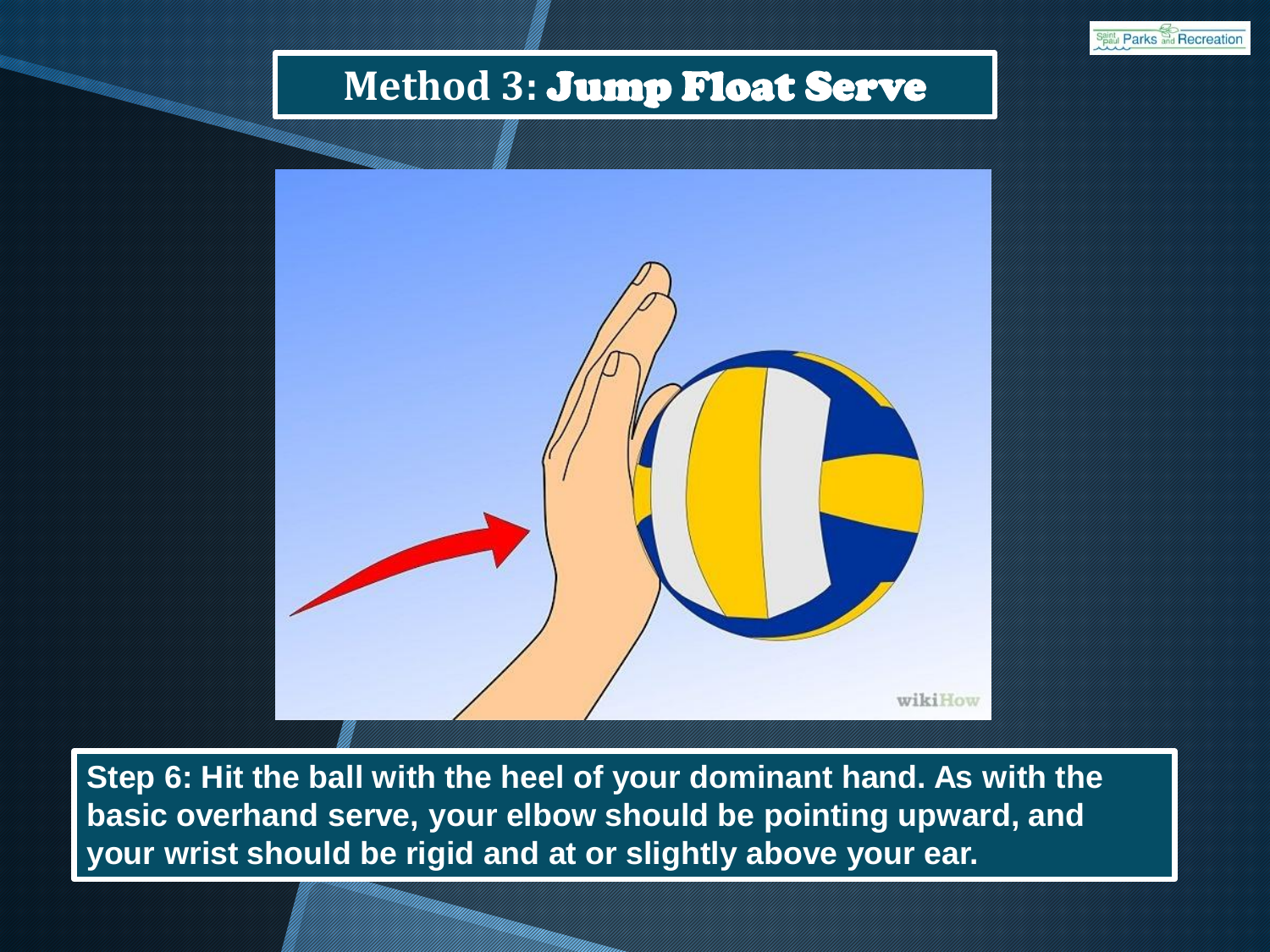Saint Parks and Recreation



**Step7: Master the float.** A float serve should clear the net with only three or four inches to spare. It also shouldn't travel quite as quickly as a basic overhand or high-spin overhand.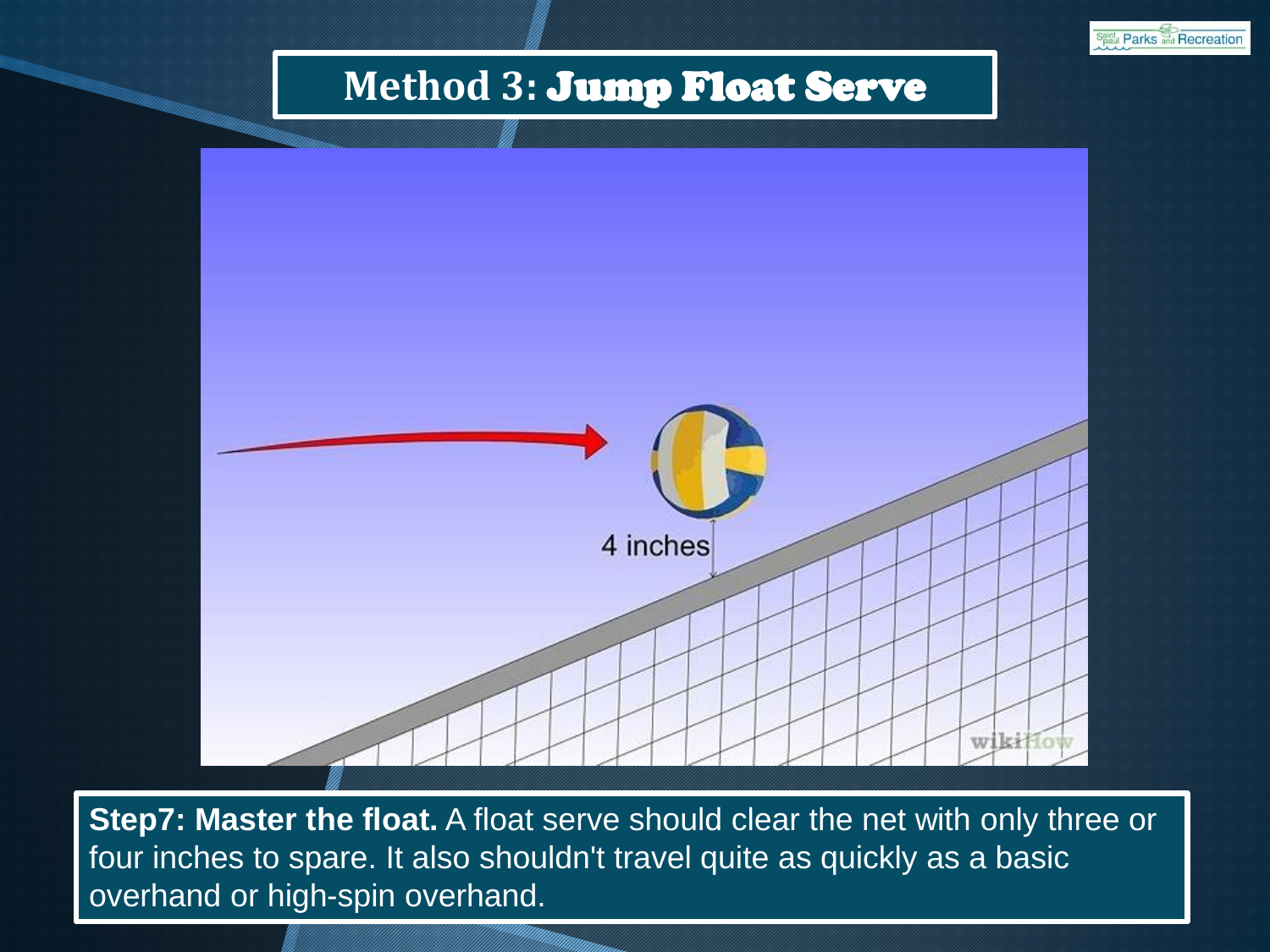

\* Make sure you follow through, sometimes if you don't the ball may travel a different direction.

\* If you have ever played tennis before, the serves are fairly similar and have the same set up process.

\* It's okay if you don't get it right the first time. Even famous volleyball players struggled through this! Just keep practicing - you just need to get the hang of it!

\* For stronger serving work on your chest shoulders and triceps, strength in these muscles can be gained by doing push-ups.

\* Practice makes precision (not perfection!), so practice a lot.

\* Don't get discouraged if it doesn't go over. It can take a very long time to master an upperhand serve especially if you are small.

\* This is strange, but it works! If you put a little spin on the ball when you toss it, somehow it just makes it fly. Give it a try!

\* If you're having trouble with your serve, try practicing just the toss. If you throw it up and just let it drop, it should land directly in front of your right foot, which should still be in the position in front of your right foot, before the step. Practice this fifty times a day and your serve should seriously improve.

\* Sometimes if you cup your hand in a serve, it has more power. Also, if you rotate your shoulder, you have more power and you get a good swing on the ball.

\* Dropping a serve depends on the rules you are using and the age. If you are playing club, the rule is different about letting the ball drop. For 14 and under competitions, you can toss the ball and let it drop once for every time you complete a serve. For 15 and up competitions, you must hit every toss. You cannot let the toss hit the floor or it will be a sideout. The rule for the NCAA is the same. If you toss it, you will hit it.